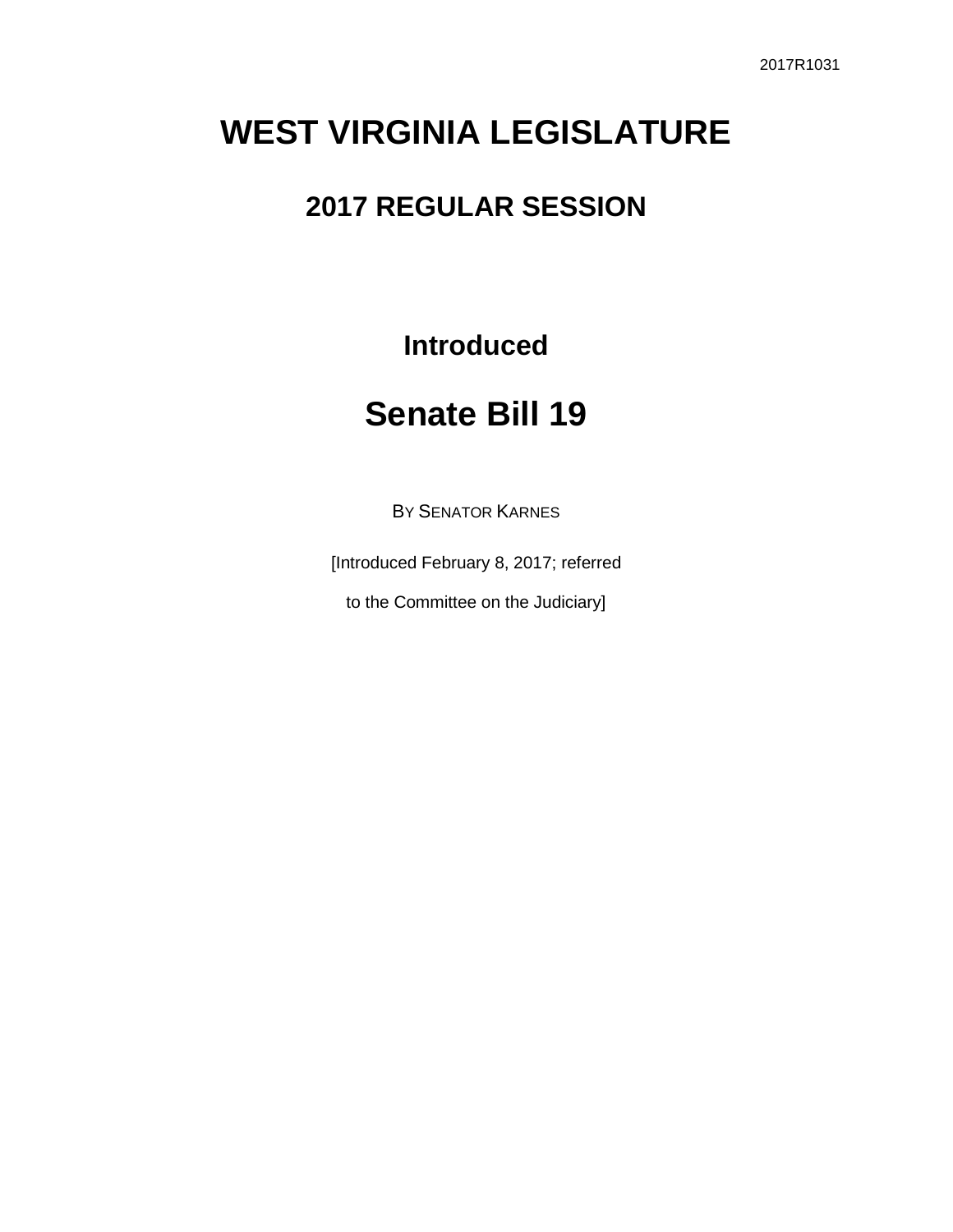| $\mathbf 1$    | A BILL to amend the Code of West Virginia, 1931, as amended, by adding thereto a new article,  |
|----------------|------------------------------------------------------------------------------------------------|
| $\overline{2}$ | designated §5-11C-1, §5-11C-2, §5-11C-3, §5-11C-4 and §5-11C-5, all relating to                |
| 3              | establishing the West Virginia Freedom of Conscience Protection Act; ensuring that, in all     |
| 4              | cases where state action burdens the exercise of religion, strict scrutiny is applied;         |
| 5              | providing a claim or defense to a person or persons whose exercise of religion is burdened     |
| 6              | by state action; providing a short title; providing definitions; and addressing applicability, |
| $\overline{7}$ | construction, remedies and severability.                                                       |
|                |                                                                                                |

- *Be it enacted by the Legislature of West Virginia:*
- That the Code of West Virginia, 1931, as amended, be amended by adding thereto a new
- article, designated §5-11C-1, §5-11C-2, §5-11C-3, §5-11C-4 and §5-11C-5, all to read as follows:

#### **ARTICLE 11C. WEST VIRGINIA FREEDOM OF CONSCIENCE PROTECTION ACT.**

#### **§5-11C-1. Short title.**

- 1 This article may be known and cited as the "West Virginia Freedom of Conscience
- Protection Act."

#### **§5-11C-2. Purposes.**

- 1 The purpose of this article is to:
- (1) Ensure that in all cases where state action burdens the exercise of religion strict
- scrutiny is applied; and
- (2) Provide a claim or defense to a person or persons whose exercise of religion is
- burdened by state action.

#### **§5-11C-3. Definitions.**

- As used in this article:
- "Burden" means any action by the state or any political subdivision of the state, or any
- local government, municipality, instrumentality or public official authorized by law in the state that
- directly or indirectly constrains, inhibits, curtails or denies the exercise of religion by any person
- or compels any action contrary to a person's exercise of religion. "Burden" includes, but is not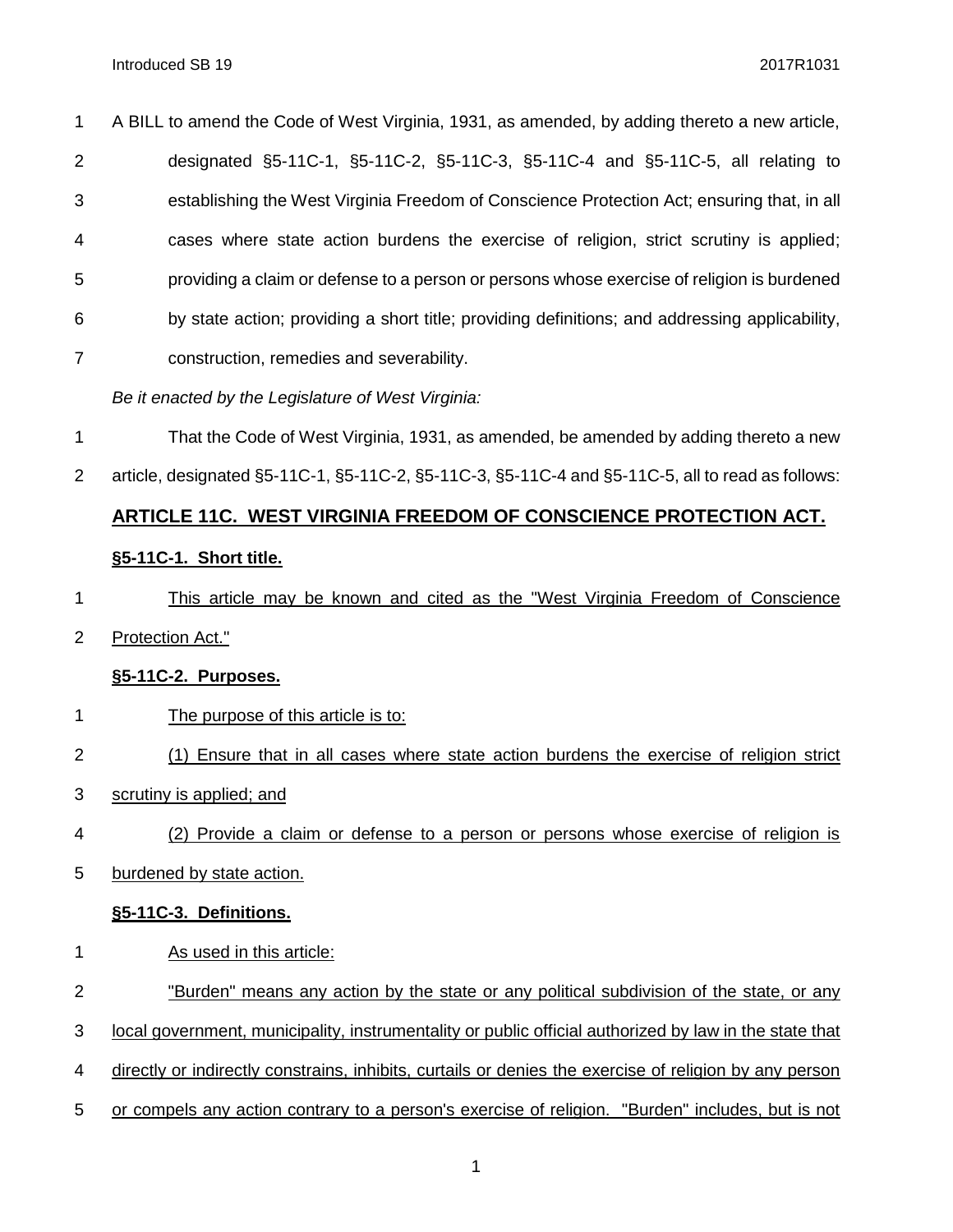| 6              | limited to, any action by the state or one of its political subdivisions with respect to withholding   |
|----------------|--------------------------------------------------------------------------------------------------------|
| 7              | benefits, assessing criminal, civil or administrative penalties or damages, or enforcing a statute,    |
| 8              | regulation or ordinance, or exclusion from governmental programs or access to governmental             |
| 9              | facilities.                                                                                            |
| 10             | "Compelling governmental interest" means a governmental interest of the highest                        |
| 11             | magnitude that cannot otherwise be achieved without burdening the exercise of religion.                |
| 12             | "Exercise of religion" means the sincere practice or observance of religion or religious               |
| 13             | conscience. It includes, but is not limited to, the ability to act or refuse to act in a manner        |
| 14             | substantially motivated by one's sincerely held religious beliefs or religious conscience, whether     |
| 15             | or not the exercise is compulsory or central to a larger system of religious belief.                   |
| 16             | "Person" means any individual, association, partnership, corporation, church, religious                |
| 17             | institution, estate, trust, foundation or other legal entity.                                          |
| 18             | "State action" means the implementation or application of any law, including, but not                  |
| 19             | limited to, state and local laws, ordinances, rules, regulations and policies, whether statutory or    |
| 20             | otherwise.                                                                                             |
|                | §5-11C-4. Applicability; construction; remedies.                                                       |
| 1              | (a) State action may not burden a person's right to exercise of religion, even if the burden           |
| $\overline{2}$ | results from a rule of general applicability, unless it is demonstrated that applying the burden to    |
| 3              | that person's exercise of religion in this particular instance:                                        |
| 4              | (1) Is essential to further a compelling governmental interest; and                                    |
| 5              | (2) Is the least restrictive means of furthering that compelling governmental interest.                |
| 6              | (b) This article shall be construed in favor of a broad protection of religious exercise to the        |
| $\overline{7}$ | maximum extent permitted by the term of this article and the state and federal constitutions.          |
| 8              | (c) A person whose exercise of religion has been burdened, or is likely to be burdened, in             |
| 9              | violation of this article may assert the violation or impending violation as a claim or defense in any |
| 10             | judicial or administrative proceeding. The person asserting such a claim or defense may obtain         |